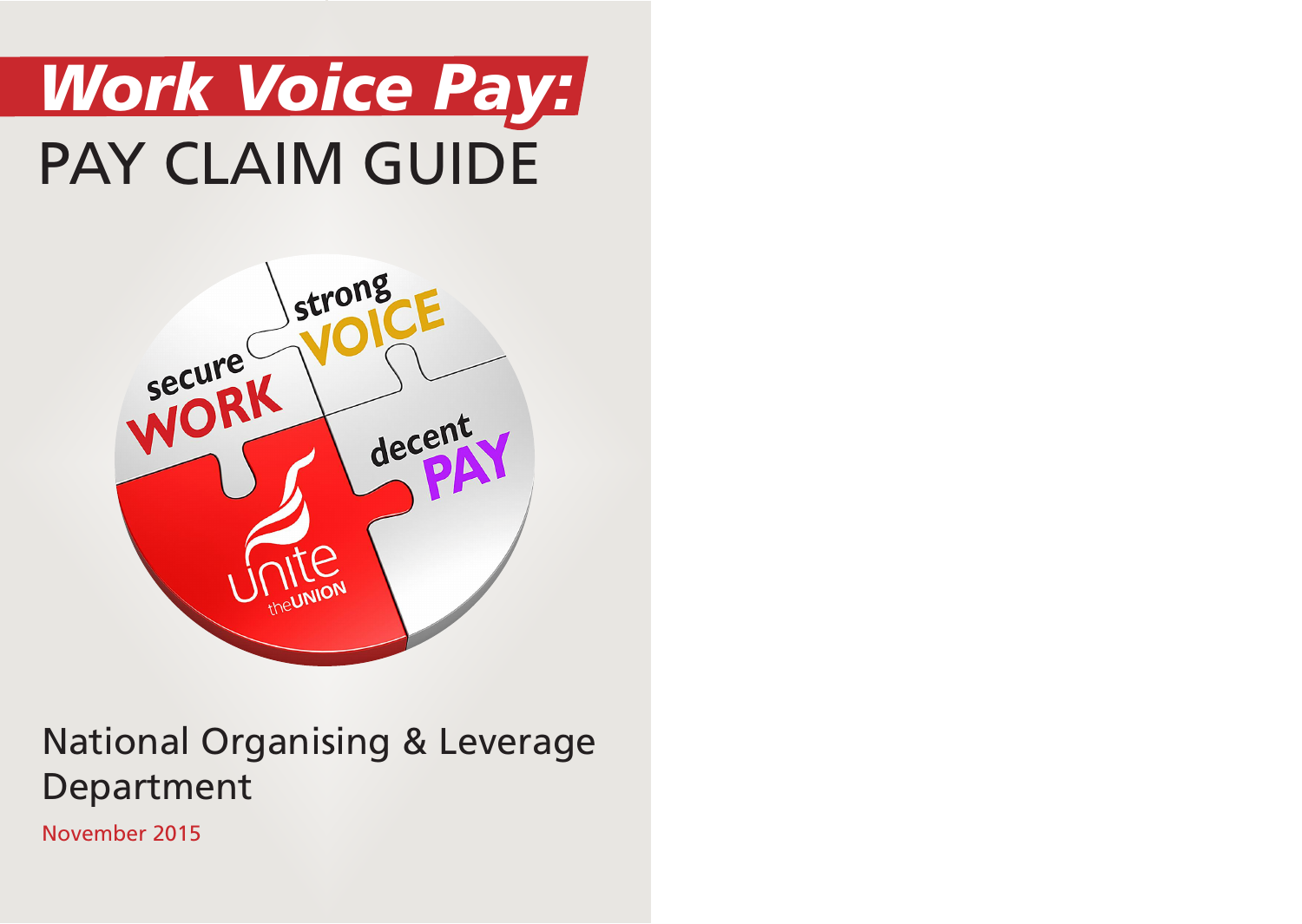

### Table of Contents

| Using Your Pay Claim Guide                                                       | 4  |
|----------------------------------------------------------------------------------|----|
| The Background to Your Claim                                                     | 5  |
| Ability to Pay                                                                   | 6  |
| Cost of Living                                                                   | 8  |
| The RPI                                                                          | 8  |
| <b>RPI Forecasts</b>                                                             | 9  |
| Comparative Pay                                                                  | 10 |
| Equal Pay                                                                        | 11 |
| <b>Working Time and Holidays</b>                                                 | 11 |
| Sick Pay                                                                         | 11 |
| <b>Compassionate Leave</b>                                                       | 12 |
| <b>Parental Leave</b>                                                            | 12 |
| <b>Maternity Leave</b>                                                           | 13 |
| <b>Anniversary Date</b>                                                          | 13 |
| Disclosure of Information Agreement for<br><b>Collective Bargaining Purposes</b> | 14 |
| <b>USEFUL LINKS</b>                                                              | 15 |
| Cost of Living                                                                   | 15 |
| <b>Comparative Pay</b>                                                           | 16 |
| Sick Pay                                                                         | 16 |
| <b>Maternity Leave/Pay</b>                                                       | 16 |

### Work Voice Pay

Work, Voice, Pay is the cornerstone of our Union's industrial strategy. At Unite we know that it is only by delivering at the workplace that we remain relevant to working people. Without retaining a relentless focus on core business we will not grow and get stronger. It is our success or failure at the bargaining table that we are ultimately judged on.

I am delighted that our research consistently proves that Unite negotiations secure better pay deals for working people. But we are determined to help further improve delivery for our members at the workplace. At its core this pledge focuses on what our Union does best:

- Securing good jobs and decent *work*
- Making sure workers have a strong and effective *voice*
- Getting decent *pay* and conditions

As part of this programme Unite is producing a range of Work, Voice, Pay guides to assist you, our shop stewards and representatives, in your critical work on behalf of our members. I hope that this latest guide to writing pay claims will help you formulate the arguments and table the demands that working people deserve.

Len m Cluskey

**Len McCluskey**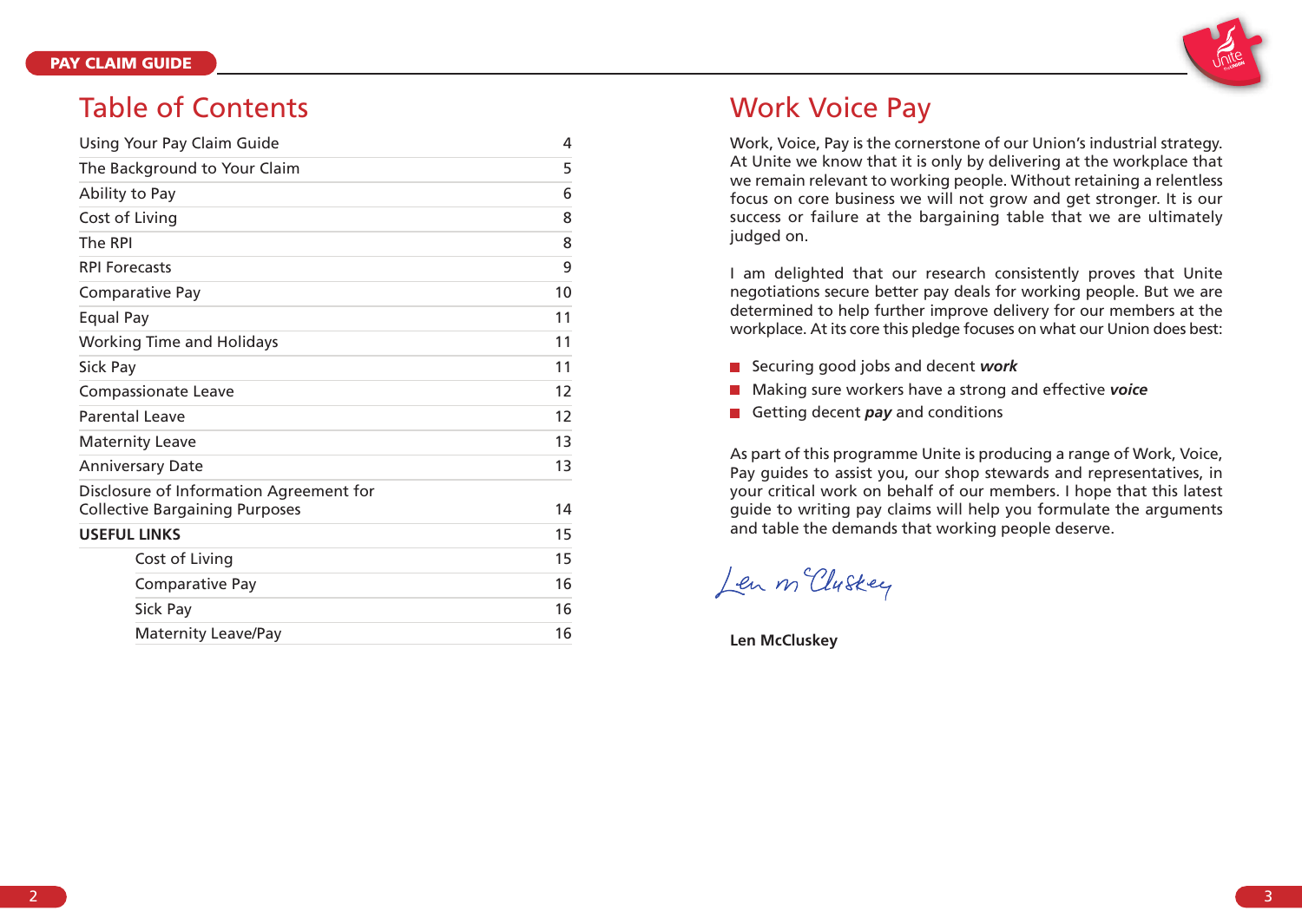

### Using the Pay Claim Guide

The purpose of this guide is to help you draft and deliver your own pay claim in your workplace achieving the best possible outcome for you and the Unite members you represent. It is written with guidance in mind and should not be seen as the last word on how to put together your pay claim. It is important for you to remember that you and your members know your workplace best. There may well be items/issues that are particular to your members and the workplace that you as Shop Stewards/Reps think should be addressed in your pay claim that are not covered within this guide.

When compiling your pay claim give yourself plenty of time. As a rule of thumb give yourself a minimum of three months before the presentation of your claim to start work. This will provide you with time to consult your members and to build support and expectation from them. It also provides you with the time to gather together important external and internal information and data.

When putting together your pay claim always remember to lay it out in an easy to read and logical manner, outlining your key demands with information and figures to support your arguments. The audience for the pay claim is not just the employer but your members. It is important for them to understand that you as Shop Stewards/Reps are addressing their issues and that the demands can be met by the employer.

### The background to your claim

Provide as an introduction the current situation of your employer, your members and the state of the sector/industry in which the employer operates and your members work in.

You can introduce your pay claim as follows;

*This pay claim is prepared and presented on behalf of members of Unite the Union who are covered by the joint agreement between Unite the Union and "The Employer".*

*The pay claim addresses matters of importance to members of the Union and the Employer. It addresses the need for a substantial rise in pay and changes in conditions for our members to maintain a reasonable level of income.*

If there are specific occupations within the bargaining group that your claim wants to address list them here with an explanation of why.

Outline the core parts of your claim such as;

- $\blacksquare$  The employer's ability to pay
- Cost of Living rise in RPI and other factors impacting on members pay
- Comparisons within the sector the employer operates and/or comparative pay for similar occupations in other sectors

And list your items

- $\bullet$  Pay
- **•** Agency Working
- **O** Union Facilities
- Equal Pay
- Working Time and Holidays
- Sick Pay
- **Compassionate/Bereavement Leave**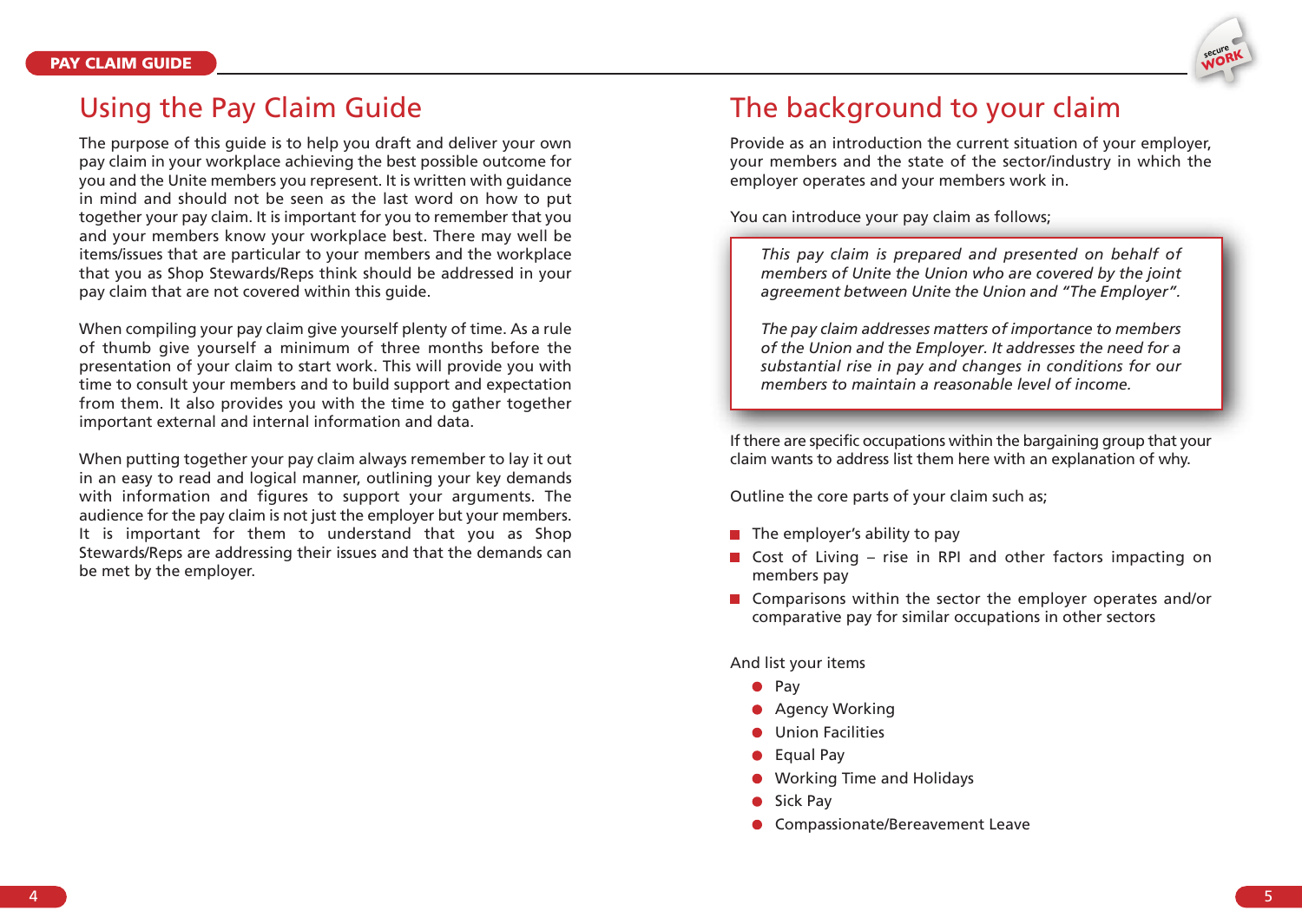#### **PAY CLAIM GUIDE**



- **Parental Leave**
- Maternity Leave
- Anniversary Date
- Disclosure of information agreement for collective bargaining

*Provide arguments for the Unions pay claim;*

- $\blacksquare$  Unite members' active role in the current and continuing success of the employer.
- $\blacksquare$  The employer's "ability to pay" taking figures from the Annual Report and Accounts such as turnover and pre-tax profit.
- $\blacksquare$  Comparative pay rates for occupations within the sector the employer operates.
- $\blacksquare$  Comparative pay rates for occupations within other sectors.
- **Provide evidence of erosion of pay in comparison to other** sectors/industries.
- Director's current salaries and increases in comparison to the median average of Unite members' pay.

## Ability to Pay

The purpose of this part of the pay claim is to demonstrate the negotiators knowledge of the employer's ability to award an increase in pay to Unite members. This is important so that at the very least Unite members take home pay keeps up with the increase in the cost of living.

Cost the pay claim – It is important that you are confident in your arguments and have a clear idea of the cost to the employer if the claim is met in full. Especially to counter any wild claims that the employer may use to oppose your claim. It is also important to be aware that your employer may try to link any pay increase to productivity gains. This should be resisted; you are negotiating for an increase in pay based upon your work for the employer and the employer's current financial situation. Linking pay increases to increased productivity is in most cases more pay for more work not an improvement in your current terms and conditions.

Elements to include in your costing;

- $\blacksquare$  The cost of the current pay bill
- $\blacksquare$  The number of workers covered by your pay claim
- Cost of other pay related items covered by the pay claim such as; shift allowances and overtime, pensions and sick pay.
- $\blacksquare$  Calculate what proportion the annual pay bill makes up of the employer's total operational costs.
- **Annual turnover figures and employer's projections for the future.**

Don't make the mistake of thinking that when the RPI is low that Unite members do not have a strong claim (especially those on lower salaries). Do not call for an increase in pay based solely on the RPI instead demand that pay increases for members are based on the following factors such as:

- $\blacksquare$  The employer's financial performance i.e. increases in pre-tax profits and turnover. These figures can be obtained from the Annual Report and Accounts.
- **Directors' pay how much are directors paid in comparison to the** median (mid-point average) pay for a Unite member
- $\blacksquare$  Dividends paid to shareholders particularly useful if you work for a large public limited company. You can track increases in annual dividend payments by going through the Annual Report and Accounts. Remember it is your members that create the wealth that pay dividends to shareholders *Not The Shareholders*.

### **Source**

You can obtain the Accounts free from Companies House via this link: https://beta.companieshouse.gov.uk/

### **For Example:**

*Given the ongoing success of "The Employer" we believe that The Employer should be leading the market in terms of pay. It is therefore clear to Unite the Union that The Employer needs to ensure that a substantial rise in pay is awarded as part of this year's settlement.*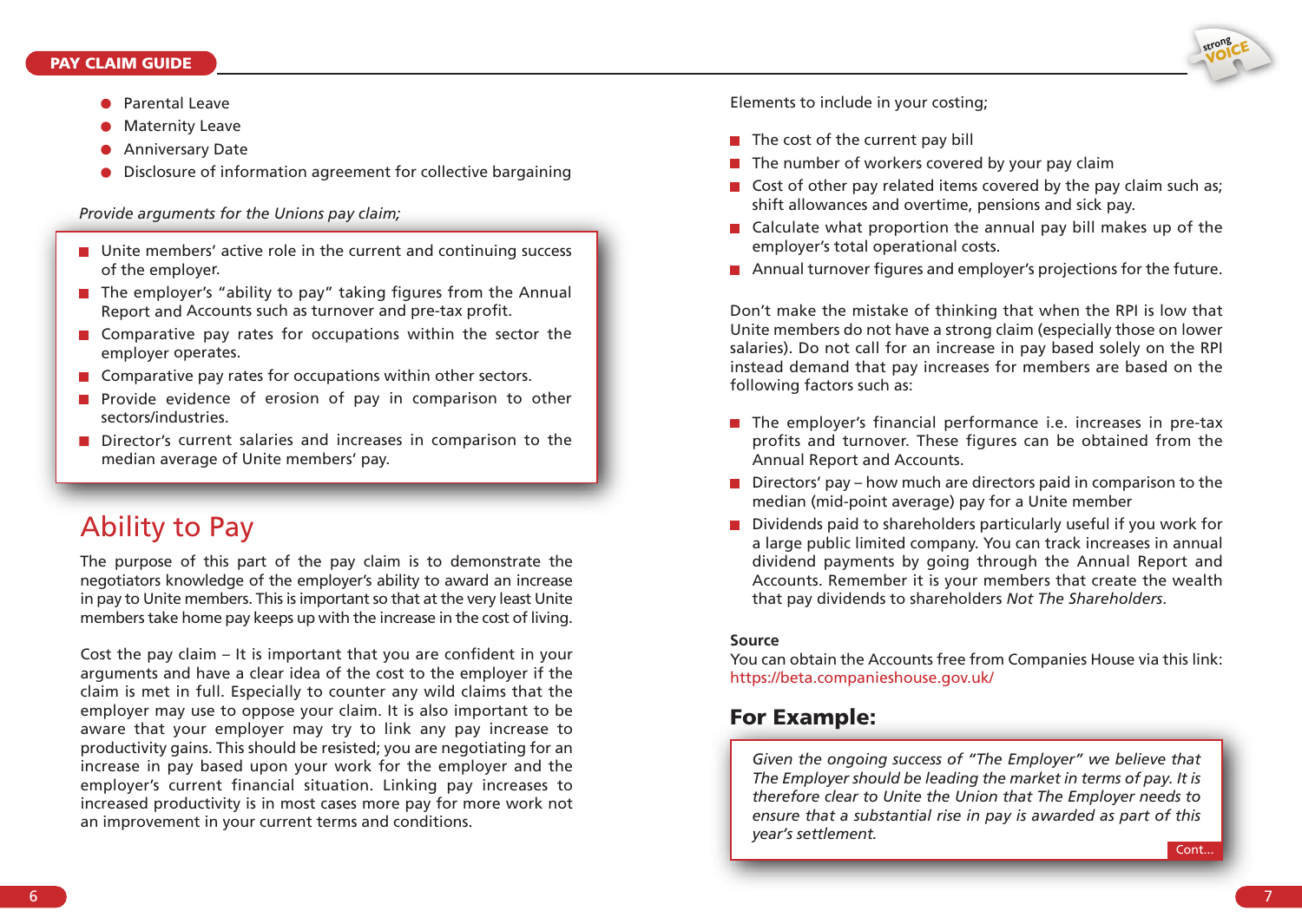*Analysis of the employer's Annual Accounts, order book and the employer's own future projections for business show it is more than able to afford this. This is especially so given the generous awards to executives and the increases in dividend payments to shareholders.*

*Now is the time for management to translate its kind words to its employees into pay increases so that our members can see a tangible improvement in their living standards as a result of their hard work and loyalty to the employer.*

### The RPI

The rate of inflation in the UK is published every month by the Office for National Statistics(ONS). The ONS measuresinflation in two different ways; the Retail Prices Index (RPI) and the Consumer Prices Index (CPI).

Unite negotiators are encouraged to use the RPI *NOT* the CPI. Unlike the CPI the RPI measures the changes in housing costs such as council tax, mortgage interest payments and rent as well as the everyday "basket" of goods and services. These are all very important outgoings that impact on Unite member's standard of living.

It is also important to remember that the rate of inflation provides only a base line from which to negotiate and should be used in conjunction with the employer's ability to pay (see previous section). When preparing the "Cost of Living" piece show how the RPI (inflation) as a whole has increased using data that is as recent as possible. In addition show how certain items measured by the RPI have increased over the year; some may have increased by more than the overall RPI. This is especially useful when the main RPI figure is low.

Important Items to include:

- **Mortgage interest costs Council Tax** 
	-
- Motor fuels **Transport**
- 
- Food and non-alcoholic beverages  $\Box$  Clothing and footwear
- 

#### **Sources:**

Retail Prices Index through the ONS link; http://tinyurl.com/pnrntzo

The Unite Research Department produces a monthly "Bargaining Brief". It can be accessed via this link: http://tinyurl.com/nphqcmc

You can obtain the Accounts free from Companies House via this link: https://beta.companieshouse.gov.uk/

### **RPI Forecasts**

It is important to remember that the RPI on the day you are negotiating will not necessarily stay the same. HM Treasury provides a useful document that provides forecasts for the UK economy; which brings together what each of the major banks think may happen over the next year. If it is helpful to your pay claim then also include these future projections. For example if RPI is now standing at 1% but major banks say that it could go up to 3% by next year then include this as this will directly hit your members in the pocket. Using these forecasts also shows your employer that you are informed.

#### **Source:**

You can access the latest HM Treasury Forecasts here; http://tinyurl.com/o3ks4su

### **For Example:**

Cont... *In the year to June 2015 the Retail Prices Index (RPI) rose by 1% unchanged on the previous month. However, there were a wide range of essentials that did rise above the June figure of 1% and these increases have had a major impact upon the living standards of our members. For example the cost of Clothing & footwear increased by 6.7%, Fares and other travel costs by 3.7%, the cost of rents increased by 2.9% and Housing costs rose by 2.8%.*

**decent PAY**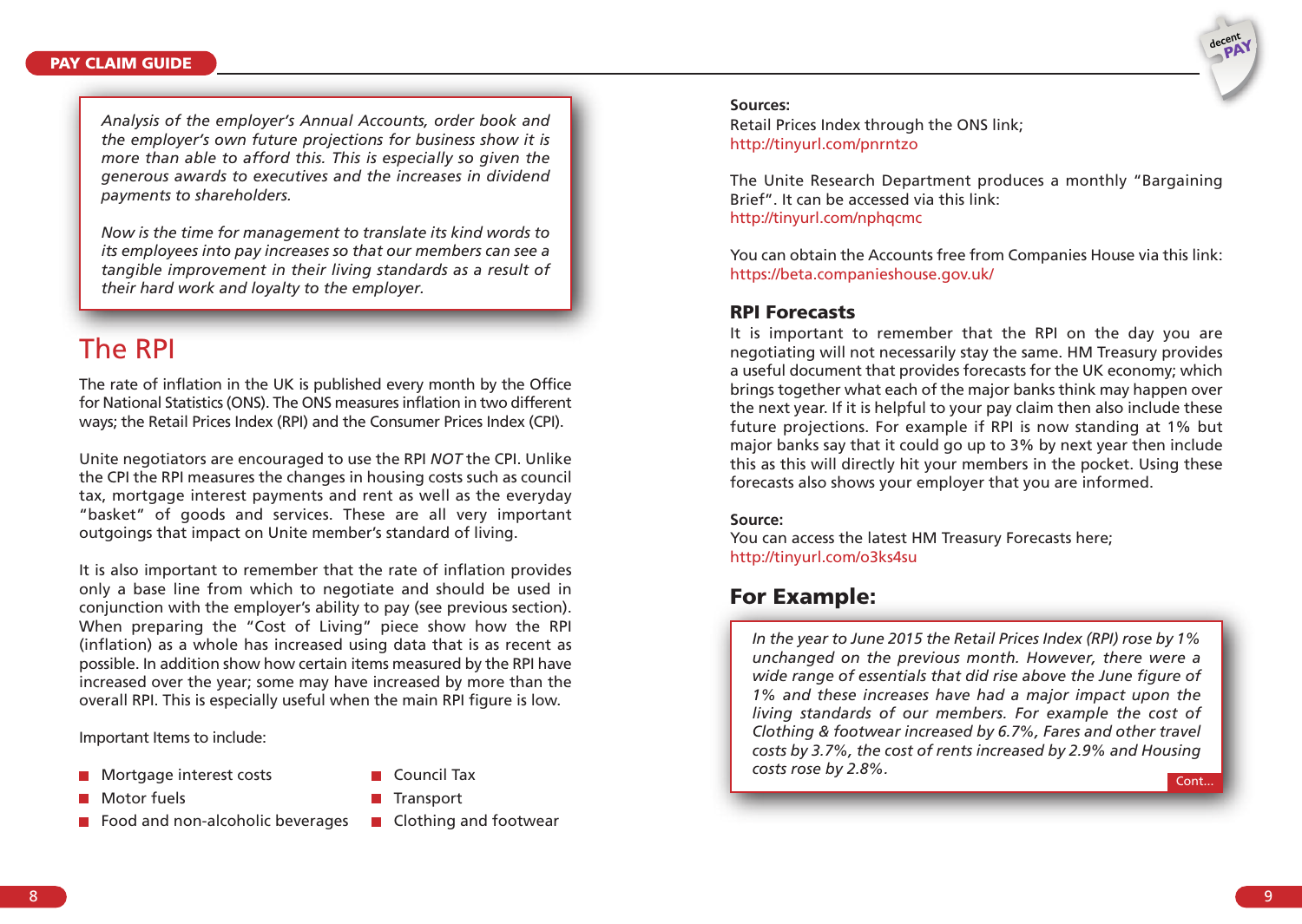

*Moreover, The British Chamber of Commerce forecast that inflation will rise to 3.3% by May 2016, Citigroup Bank forecast 3.1% by May 2016, and ING Financial Markets forecast a rise to 2.6% by May 2016.*

# Pay

It is important to survey the different pay levels in your work place. Take into account not only the basic pay rates for each occupation but also at what rates shift premiums or overtime are paid. In doing this you will be able to decide upon the focus of your claim and ensure that it is representative of your members wishes.

# Comparative Pay

To support your claim where relevant highlight pay rates of other employers in your sector or similar occupations in other sectors. Show how your pay rates compare with them bringing in arguments such as the employer's ability to pay, history of previous pay awards won by the union.

To illustrate comparative pay rates in your sector and others there are a number of sources that you can use.

The ONS Annual Survey of Hours and Earnings (ASHE) provides pay data from all industrial sectors across the UK economy. This will enable you to find median (mid-point average) pay levels for your sector and other comparable ones too.

The Labour Research Department (LRD) pay and conditions database can be useful, it provides a limited number of pay settlements from Unite organised workplaces across the country. The database enables you to search pay agreements by either employer name or by industrial sector enabling you to make direct comparisons between your terms and conditions and those of other Unite members across sectors.

### **Sources:**

Annual Survey of Hours and Earnings (ASHE) link; http://tinyurl.com/nnrceu8

LRD Payline link; http://www.lrd.org.uk/payline/index.php Username: unite Password: opal961

# Equal Pay

If you have concerns about the fairness of pay levels especially with regard to gender within your workplace address these in your pay claim. This can be done by studying pay levels for all of the occupational grades always remembering that the roles carried out may be different but should be assessed as equal in value in terms of demands such as effort, skill and decision-making commonly referred to as work of equal value.

# Sick Pay

If your employer provides only Statutory Sick Pay (SSP) cover for Unite members when they are sick then look to negotiating an increase. Remember SSP is paid for by government not by the employer so worth negotiating for. Arguments for an increase in sick pay can be based upon those used in ability to pay for an increase in wages shown previously in this guide.

### **Source:**

The Labour Research Department (LRD) Sickness absence and sick pay – a guide for trade union reps. You can access the quide via this link: http://tinyurl.com/of3esun

### **For Example:**

*At present the employer provides no sick pay for employees at all. This means that our members must rely upon Statutory Sick Pay alone. In light of the employer's success and the hard work and dedication of its employees Unite the Union believes it only fair that this wrong is put right by the employer.*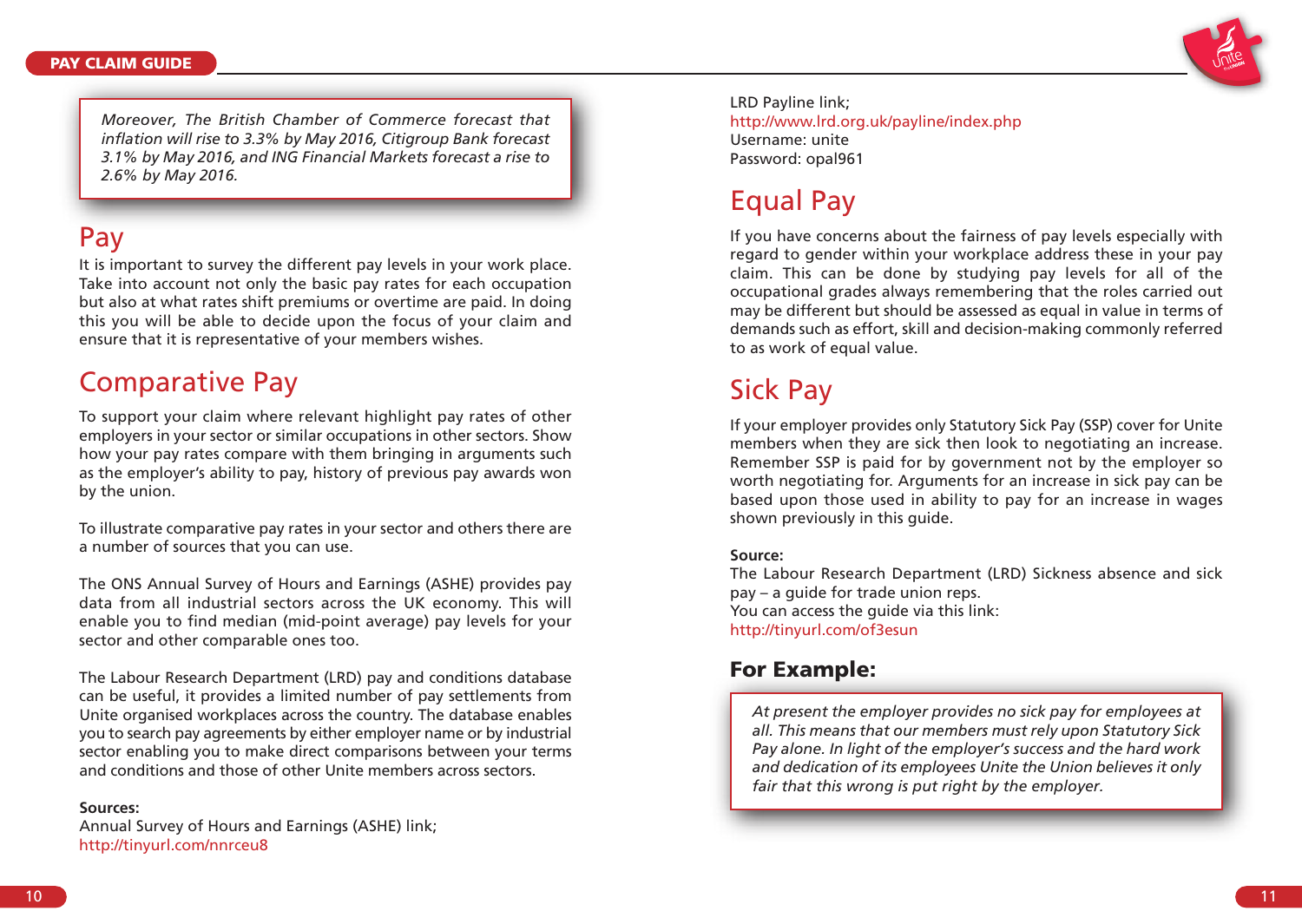

### Trade Union Facilities

Your ability as Shop Stewards/Reps to negotiate on pay or working practices will be severely hampered if you do not have at the very least the provision for facilities and paid time off to consult with your members over these issues.

Every opportunity to increase your Union facilities should be pursued all the while ensuring that your members understand what facilities mean to them. Ultimately your ability to defend and extend facilities will depend upon the support you have from your members. It is important that members understand that Union facilities are crucial to achieving bargaining power and justice on the issues central to them.

## Working Time and Holidays

How many days paid holiday do workers covered by your agreement currently receive? Currently full time workers in the UK are legally entitled to 5.6 weeks paid holiday per year. If your employer only provides the statutory minimum amount of days and your members feel strongly about this as an issue then look to negotiating an increase. Holidays can be a useful issue to negotiate upon during a year when a worksite/employer is not working at full capacity.

Arguments for an increase in holidays can based upon the arguments used in ability to pay for an increase in wages shown previously in this quide.

### **Source:**

GOV.UK Holiday entitlement link: https://www.gov.uk/holiday-entitlement-rights/entitlement

### **For Example**

*At present the employer only provides the statutory minimum holiday for its employees. In light of the employer's continuing success and the hard work and dedication of its employees Unite the Union believes it only fair that this wrong is put right by the employer.*

### Sick Pay

If your employer provides only Statutory Sick Pay (SSP) cover for Unite members when they are sick then look to negotiating an increase. Remember SSP is paid for by government not by the employer so worth negotiating for. Arguments for an increase in sick pay can be based upon those used in ability to pay for an increase in wages shown previously in this guide.

The Labour Research Department (LRD) has produced a guide for trade union reps that you may find useful – Sickness absence and sick pay – a guide for trade union reps.

### **Source:**

You can access the guide via this link; http://tinyurl.com/of3esun

### **For Example**

*At present the employer provides no sick pay for employees at all. This means that our members must rely upon Statutory Sick Pay alone. In light of the employer's success and the hard work and dedication of its employees Unite the Union believes it only fair that this wrong is put right by the employer.*

### Compassionate Leave

An increasing number of people today have elderly relatives that they may have to provide care for. At present all employees are entitled to a reasonable amount of time off to deal with the emergency. There is no set amount of time – it depends upon the situation.

An improvement in compassionate leave provision could very well prove not to be a great expense to the employer but would have the benefit of increasing moral of workers.

#### **Source:**

You can access the guide via this link; http://www.govuk/time-off-for-dependants/your-rights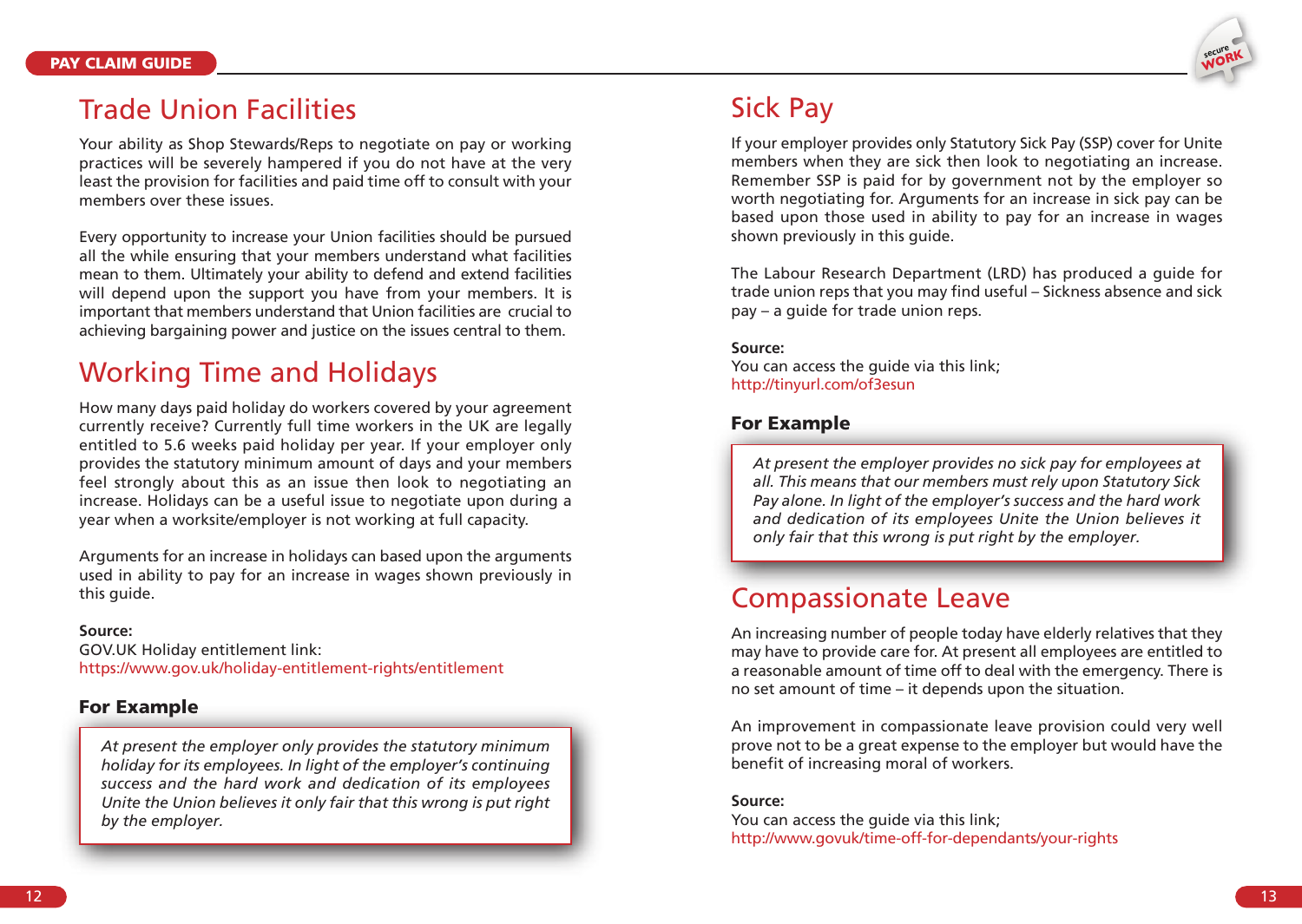

### Parental Leave

Statutory Parental leave is unpaid. At present you are entitled to 18 weeks' leave for each child and adopted child, up to their 18th birthday. If this is all that your employer provides then look to negotiate better provision. Increased pressure upon family life makes this more important to workers than ever. Arguments for better parental leave can be based upon those used in ability to pay for an increase in wages shown previously in this guide.

### **For Example**

*The Employer currently permits employees with childcare responsibilities to take up to 18 weeks unpaid leave. Unite the Union believes that given increased pressure upon family life of our members that this should be improved upon.*

#### **Source:**

http://www.gov.uk/parental-leave/overview

### Maternity Leave

At present Statutory Maternity Leave is 52 weeks. It's made up of:

- **Ordinary Maternity Leave first 26 weeks**
- Additional Maternity Leave last 26 weeks

Statutory Maternity Pay (SMP) is paid for up to 39 weeks. You get:

- 90% of your average weekly earnings (before tax) for the first 6 weeks.
- £139.58 or 90% of your average weekly earnings (whichever is lower) for the next 33 weeks.

If there is strong feeling from your members on this issue then you should look at addressing this in your pay claim.

### **Source:**

Statutory Maternity Pay and Leave: employer guide: https://www.gov.uk/employers-maternity-pay-leave/entitlement

### Anniversary Date

It is important to negotiate at a time when union members can maximise their bargaining power. For example if your employer has a particularly important operational period in the year then you should seek to negotiate at as close to this period as possible. If your worksite is part of a larger group with sites across the UK you should aim to have the same Anniversary Date across all sites. This will provide the opportunity to share current information with Unite reps representing members at other sites and will maximise the impact of all of your individual pay claims. If you are part of a sector combine the ambition would be to co-ordinate anniversary dates across all companies within the sector, this will maximise your negotiating strength in that sector.

### Disclosure of Information Agreement for Collective Bargaining Purposes

To compile the best pay claim that you can, covering all the issues important to your members it is important that you have all the employer related information that you can obtain. If you do not already have one then negotiate with your employer for a *"Disclosure of Information Agreement for Collective Bargaining Purposes"*.

The Trade Union and Labour Relations (Consolidation) Act 1992 places a duty upon an employer that recognises a trade union to disclose, for the purposes of collective bargaining, information requested by representatives of a union. This will prove invaluable to the preparation of your pay claim especially when costing the pay claim.

The information required by union reps may vary from one workplace to another. **Always remember if the information provided by your employer does not help your case be aware of it but do not use it.**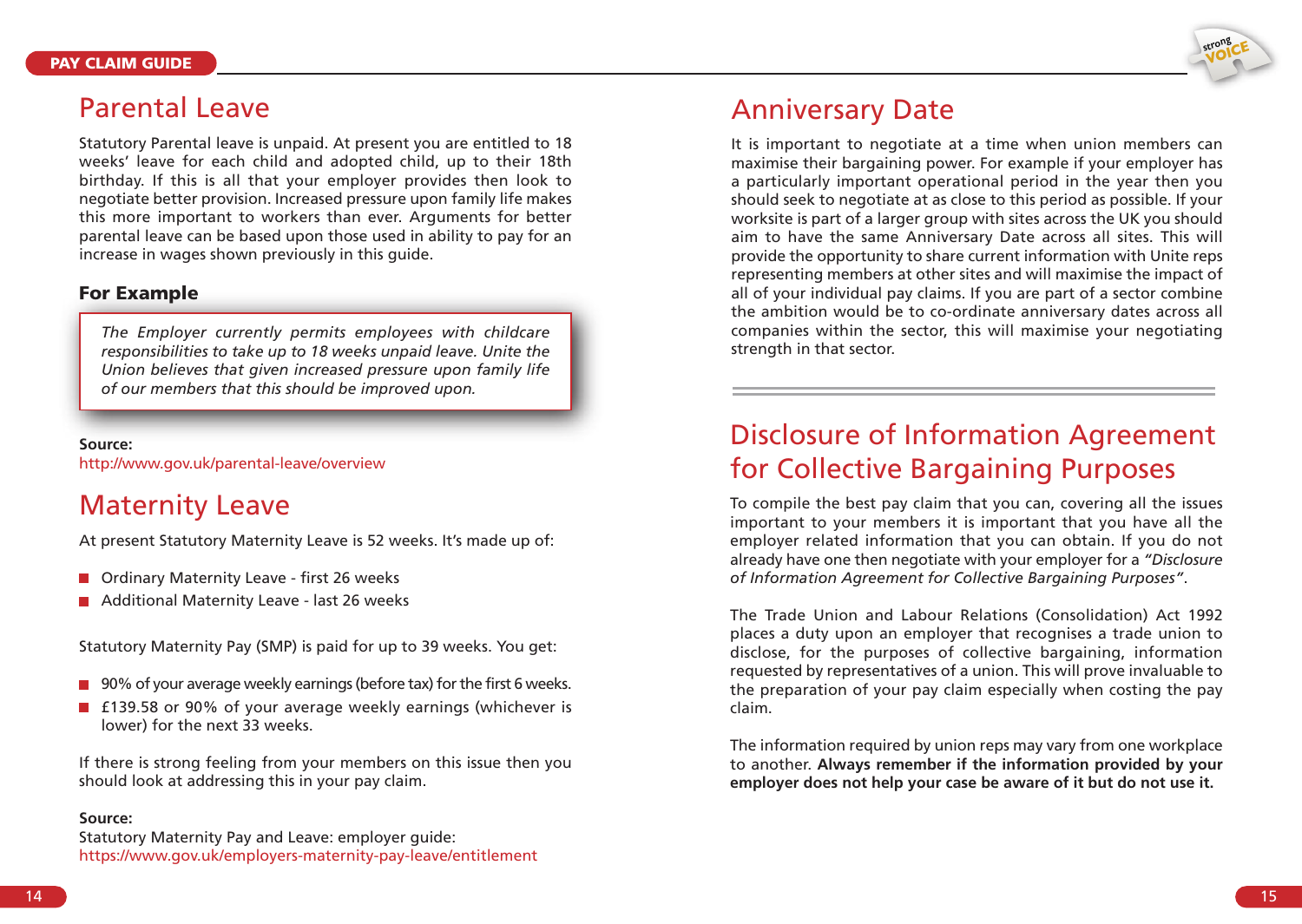### **PAY CLAIM GUIDE**

Here are some general topics that you might consider:

#### **Pay and benefits:**

- $\blacktriangleright$  Principles and structure of payment systems
- $\triangleright$  Job evaluation systems and grading criteria
- $\blacktriangleright$  Earnings and hours analysed according to work-group, grade, site, gender, department or division
- $\triangleright$  Distribution and make-up of pay showing any additions to basic rate or salary; total pay bill; details of fringe benefits and nonwage labour costs.

#### **Conditions of service:**

- Policies on recruitment, redeployment, redundancy, training, equal opportunity, and promotion
- Appraisal systems; health, welfare and safety matters

#### **Workforce:**

- Numbers employed analysed according to grade, department, location, age and gender
- **Labour turnover**
- Absenteeism; overtime and short-time; staffing standards
- Planned changes in work methods, materials, equipment or organisation; available manpower plans; investment plans

#### **Performance:**

- Productivity and efficiency data; savings from increased productivity and output, return on capital invested
- $\blacktriangleright$  Sales and state of order book.

#### **Financial:**

- The employers Annual Report and Accounts
- ▶ Cost structures; gross and net profits
- $\blacktriangleright$  Earnings; assets; liabilities; allocation of profits
- Government financial assistance; transfer prices
- $\blacktriangleright$  Parent or subsidiary companies and interest charged.

#### **Source:**

ACAS Code: Disclosure of information to trade unions for collective bargaining purposes: http://www.acas.org.uk/media

### **Useful Links**

#### **Cost of Living**

- $\blacktriangleright$  Companies House https://beta.companieshouse.gov.uk/
- Retail Prices Index http://tinyurl.com/pnrntzo
- The Unite Research Department "Bargaining Brief" http://tinyurl.com/nphqcmc
- HM Treasury Forecasts http://tinyurl.com/o3ks4su

#### **Pay**

- Annual Survey of Hours and Earnings http://tinyurl.com/nnrceu8
- ▶ LRD Pay and Conditions Database http://www.lrd.org.uk/payline/index.php Username: unite Password: opal961

#### **Sick Pay**

The Labour Research Department (LRD) has produced a guide for trade union reps that you may find useful – Sickness absence and sick pay – a guide for trade union reps.

http://tinyurl.com/of3esun

**decent PAY**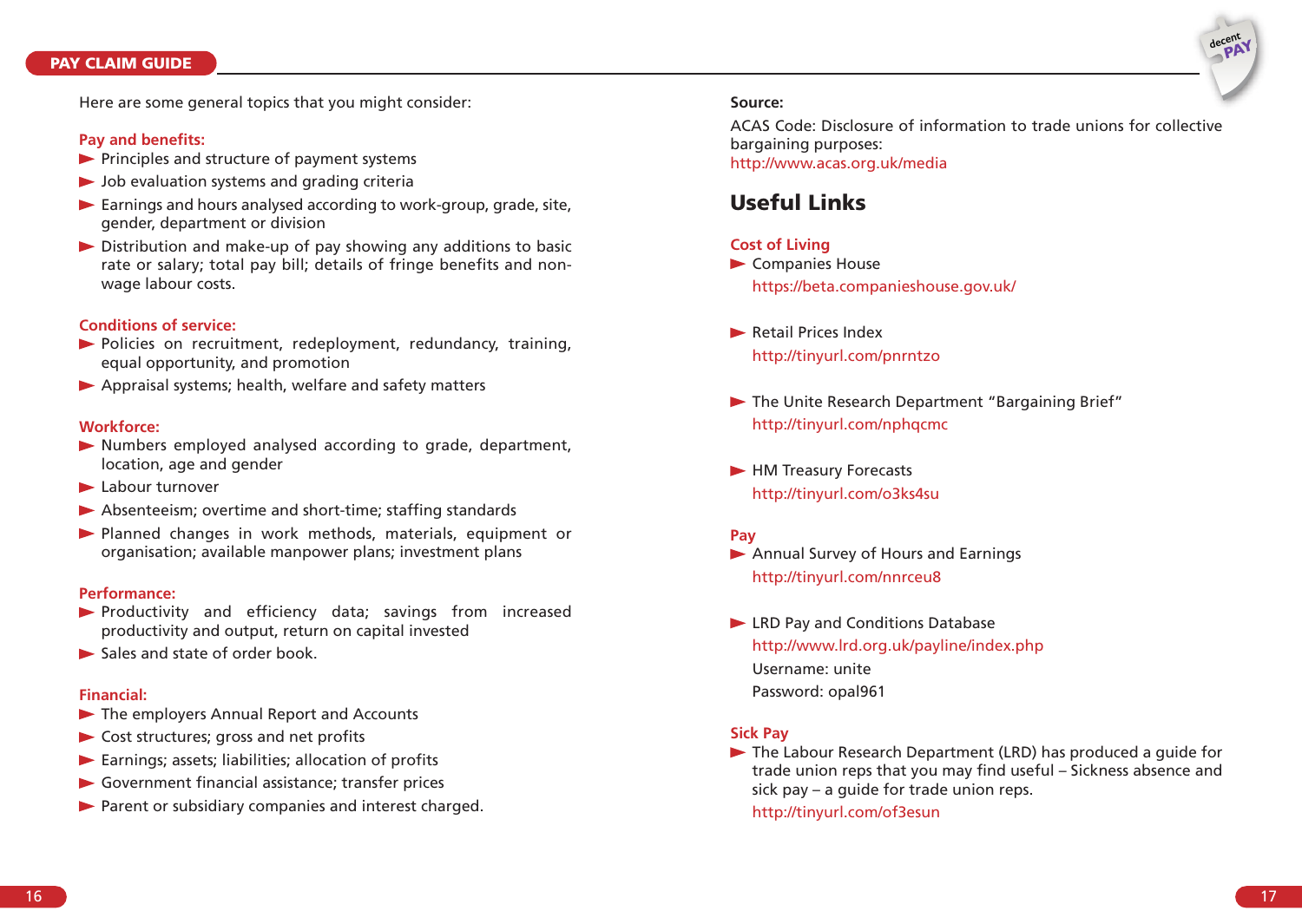### **PAY CLAIM GUIDE**

#### **Compassionate Leave**

GOV.UK quide: http://www.govuk/time-off-for-dependants/your-rights

### **Parental Leave**

GOV.UK quide: http://www.gov.uk/parental-leave/overview

### **Maternity Leave/Pay**

GOV.UK guide: https://www.gov.uk/maternity-pay-leave/pay

### **Statutory Holidays**

GOV.UK Holiday entitlement link:

https://www.gov.uk/holiday-entitlement-rights/entitlement

**Disclosure of Information to Trade Unions for Collective Bargaining Purposes**

ACAS Code: Disclosure of information to trade unions for collective bargaining purposes;

http://www.acas.org.uk/media/pdf/2/q/CP02\_1.pdf